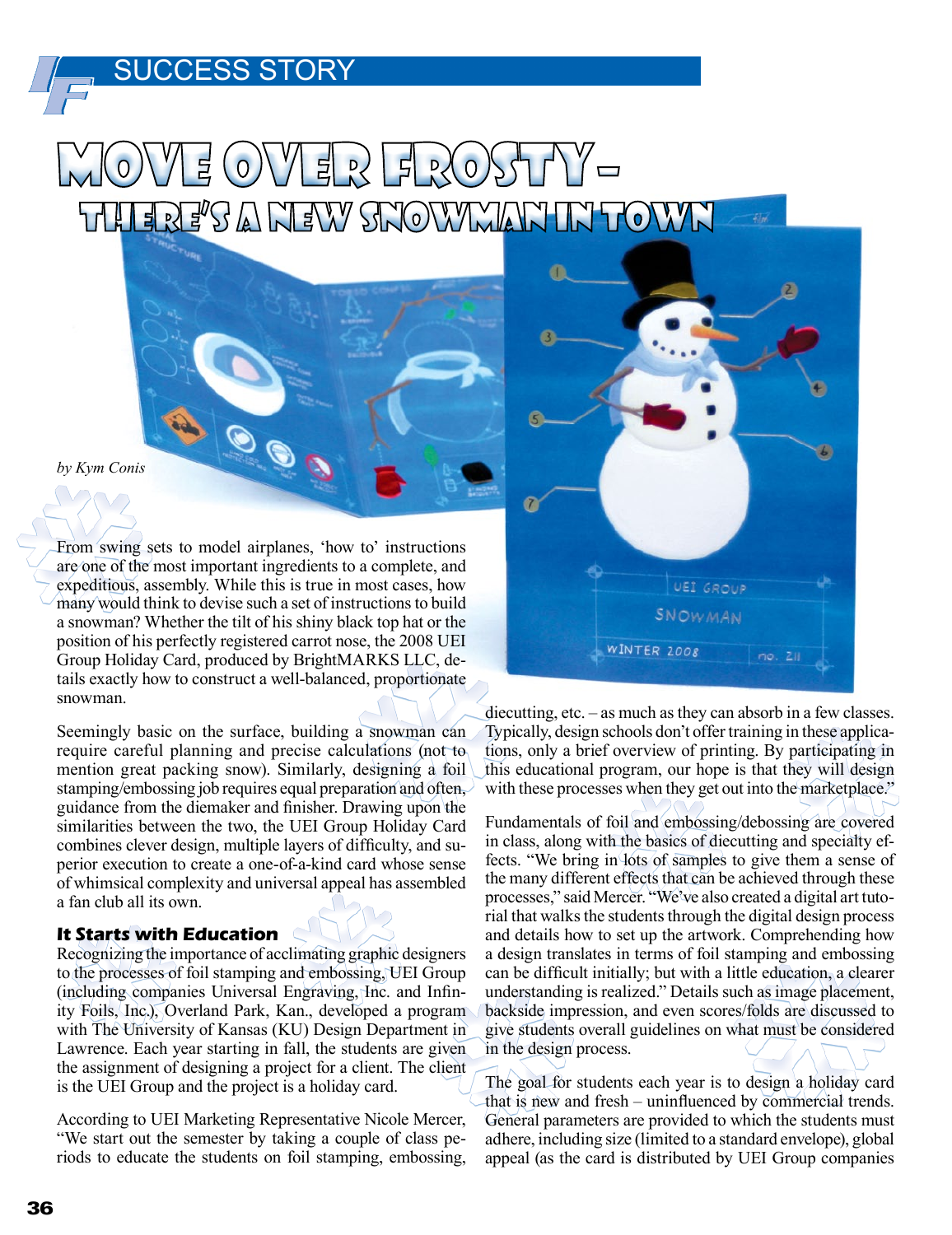



After the students complete their initial thumbnail sketches, UEI meets with them to critique their work and help steer them away from faulty design decisions. Presented to the entire class, the sketches always spur rigorous Q&A. "Answering a question on one design often addresses a question on another. The benefit of this type of forum is enormous in that everyone learns," said Mercer. Students are encouraged to act as a designer would on a project by specifying foils, finishes, shades, stock, and conveying the overall design intent with written and visual explanation. "We provide them with many resources to accomplish this task," said Mercer.

Judging takes place at UEI headquarters, as five judges from varying departments within the company individually score each card based on a set of predetermined criteria. This may include the following: *Overall impression of the artwork–was the design well executed? Is the design realistic to produce and will it showcase UEI products? Is the holiday message appropriate, universal, and corporate-appropriate?* Each card is judged on its own individual merit and each judge utilizes his/her own area of expertise to tally the score.

The 'how to build a snowman' design was the winner of the 2008 competition and design student Matthew Cook received the distinct honor of having his work produced and distributed to UEI's database worldwide. "There were so many great designs submitted and any number of them could have won and been utilized," said Mercer. But Cook went a step further and really listened to the client, capturing the very essence of what UEI Group is all about.

"We strive to be an innovator, a manufacturer that is always coming up with a better way – a new way – of producing something. The snowman blueprint mirrored what we try to do as UEI Group companies. Many students get caught up in only the design aspect, but Matthew put a lot of thought into the concept as well and really found a way to blend the two so they worked together." Successful on so many levels, the holiday card even addresses current issues such as sustainability with instructions that specify "compost-based renewable" coal instead of "standard briquette".

Once the design was selected and minor necessary adjustments made, the card went into production. But instead of the magic happening on a snowy tundra amidst giggles of glee, the snowman would be brought to life on the printed sheet through numerous passes of foil, multi-level embossing, and the high quality craftsmanship of print finisher BrightMARKS LLC of Lenexa, Kan.

#### **Some Assembly Required**

Like constructing a 'live' snowman, building one of intricate detail and dimension on paper required as many, if not more, meticulous steps. From lithography, foil stamping, and embossing to diecutting, folding, and gluing, a total of 10 passes in exact registration were required to assemble the snowman, snowball by snowball. BrightMARKS, with plant locations in Kansas and Iowa, is a high-end producer of print enhancements including foil stamping, embossing, film laminating, trademarked UV coating processes, folding/gluing, and hand-assembly.

According to David Hutchison, CEO/Managing Member of BrightMARKS, three issues were identified during the preplanning stages that might pose a challenge during production. Since the job required so many passes in tight registration, the first issue lied in controlling sheet to sheet print position as a foundation for all the subsequent passes. "We chose a heavy, stable sheet and a one-up format to avoid print stretch, spread, or sheet whip, and to maintain the quality of the guide/grip edges for the duration of the passes," said Hutchison. "The job had to start with a good, tight-register printed sheet."

The second issue that came into play was matching the register of all the dies (five foil and one emboss) to the print and to the other foil passes. "We called out the operating temperatures for each foil product and the temperature at which we intended to emboss the sheet. UEI then used its proprietary heat compensation program to fit each die to 100 percent," Hutchison explained. "Our production plan called out for the embossing die to be set up first so that each foil pass could be checked for position during set up and production run. Each quality control press pull was put through the embossing press to confirm that no position change had occurred."

The final issue was in the folding process, where the ink coverage needed to be monitored for scuffing and rub. "The interior panels had to be cut with sufficient compensation for the push created when gathering thick layers and folding them in a tri-fold manner," said Hutchison. "The internal scores were replaced with slotted cuts exposing side-two print, and the outside edges of the interior panels were tapered to remain inside of the outside panel die line."

 $\blacktriangleright$ In production, the cards were printed two sides in 4/C process with bleeds on 12"x18" Cougar Opaque 100# cover on a Heidelberg 74 DI at Tangent Press, Lenexa, Kan. After BrightMARKS received the printed sheets, the embossing die was set up on a Kluge press to register to the litho and each foil pass was registered not only to the litho but also, to each other using the embossing die. In the first pass of foil, a clear holofoil was stamped over the reversed out white of the snowman features. Clear holofoil was chosen for two purposes: 1) it is an effective way to give dimension and depth to a printed piece, and 2) it provided an opportunity for UEI Group to showcase the scope of its product line to include holofoil products.